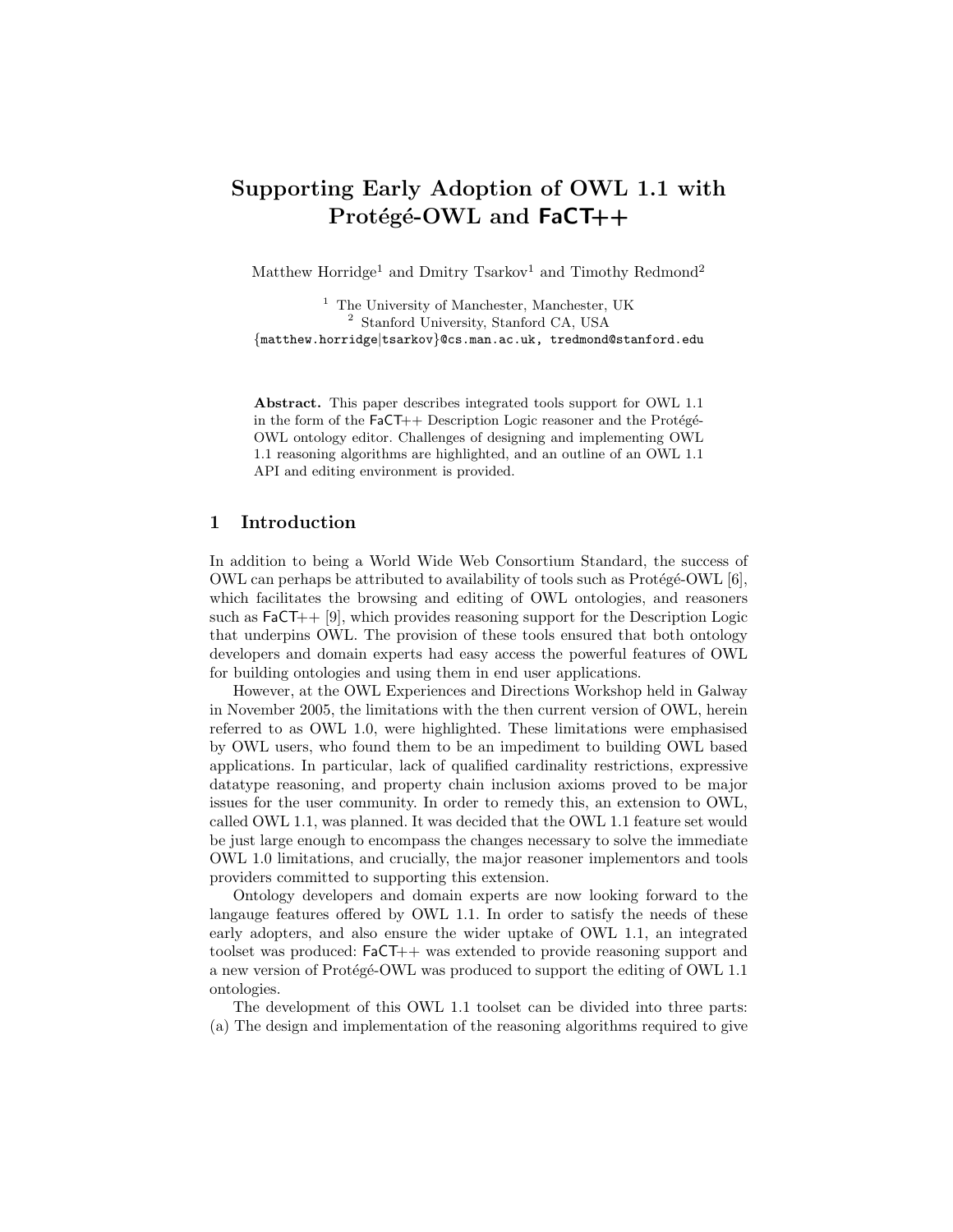$FACT++$  an OWL 1.1 reasoning capability; (b) the design and implementation of a communication interface to sit between the WonderWeb OWL API reasoner interfaces and the  $F_aCT++$  implementation – necessary while the DIG 2.0 specification was in flux; (c) the implementation of a new version of  $Prot\acute{e}g\acute{e}-OWL$ for editing OWL 1.1 ontologies, which was based on the WonderWeb OWL API. An overview of the architecture is depicted in Figure 1, and the suite of tools is described throughout the rest of this paper.



Fig. 1. An overview of the OWL 1.1 FaCT++ and Protégé-OWL toolset architecture. (Dotted lines and boxes show future work or potential configurations.)

## 2 Design and Implementation of Reasoning Algorithms

In order to provide reasoning support for OWL 1.1, the  $F_aCT++$  reasoner was extended. These extensions ranged from being trivial to implement through to extensions whose theoretical underpinnings require further research so as to optimise them.

The burden was lessened to some extent, since FaCT++ already supported some of the OWL 1.1 specification. For example, with the introduction of OWL 1.1, the requirement of the separation of names for classes, properties and individuals was lifted. This meant that the same name could be used as any or all of a class, property or individual. This mechanism, which is also known as punning, was already used by  $FaCT++$ . Additionally, although OWL 1.0 corresponds to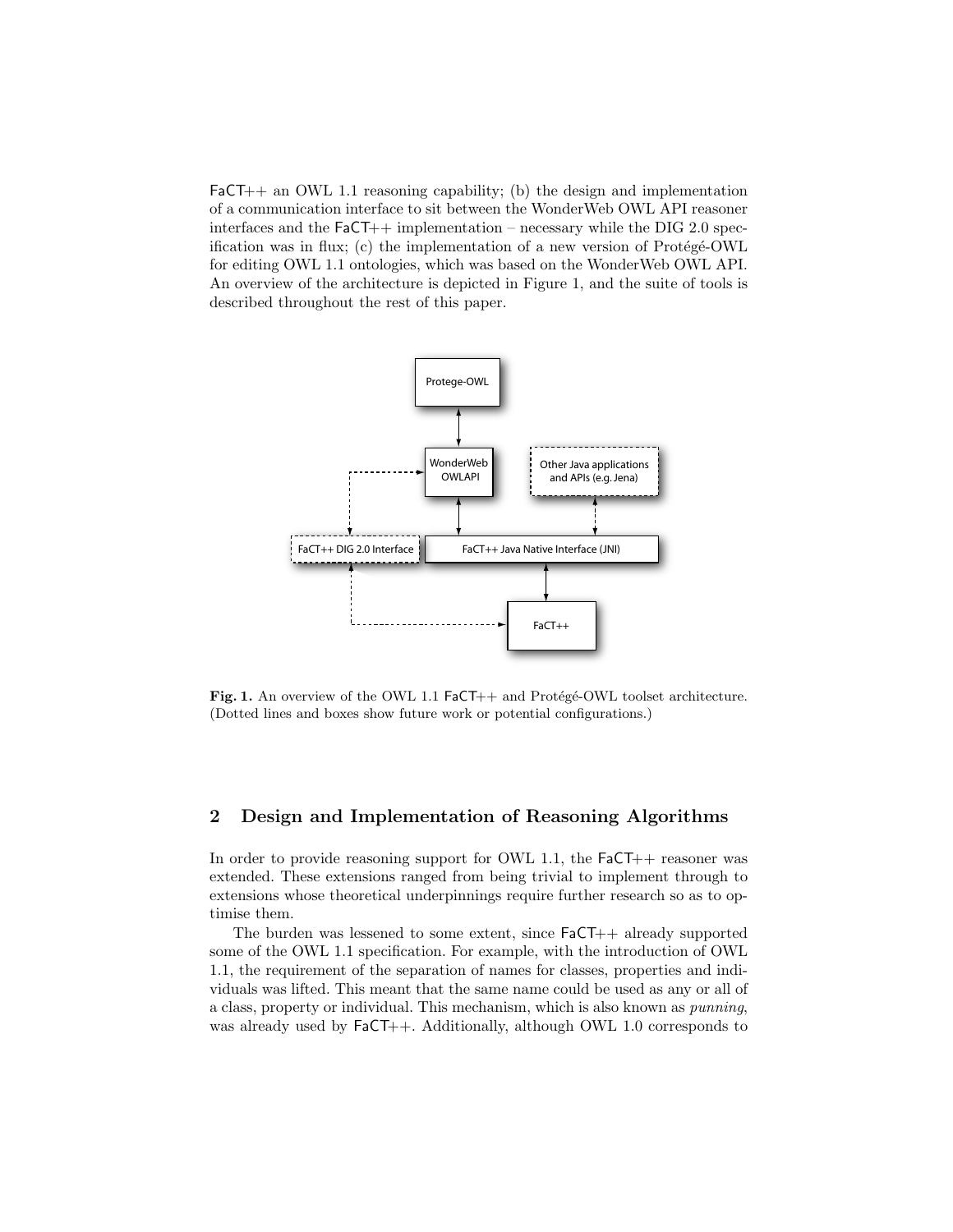the  $\mathcal{SHOIN}$  description logic, FaCT++ supports sound and complete reasoning for  $\mathcal{SHOLQ}$ – i.e. OWL 1.0 plus Qualified Cardinality Restrictions (QCRs).<sup>3</sup>

The OWL 1.1 extensions that were therefore required are summarised in the list below and are briefly discussed in the remainder of this section.<sup>4</sup>

- Local reflexivity (∃ R.Self)
- Disjoint properties
- Reflexive, irreflexive and anti-symmetric properties
- Property chain inclusion axioms
- User derived datatypes

Local reflexivity was relatively easy to implement – for any individual  $x$  that must have a relationship along a reflexive property, an appropriately labelled edge  $\langle x, x \rangle$  is added to the model.

The processing of disjoint properties was split into static and dynamic parts. A dynamic analysis is applied to nodes that are merged during the reasoning process, and all other cases are handled by static analysis.

Support for reflexive properties was provided by introducing a new type of general axiom that is applied to all newly created nodes. In essence, this was similar to the approach taken to support local reflexivity, and was relatively straight forward.

Implementation of the algorithms for irreflexive and anti-symmetric properties is based on the previously implemented extensions for local reflexivity and disjoint properties, and essentially "came for free".

The vast majority of time was spent in providing reasoning support for property chains, which were considered to be the most challenging aspect. In order to maintain an acceptable level of reasoning performance, it was necessary to implement several optimisations. Discussion of these optimisations is beyond the scope of this paper, and will be dealt with in future papers.

Finally, datatypes and datatype reasoning have long been deemed to be very important by user communities. However, they are frequently seen as a boring distraction by the logicians. Fortunately, the importance of user derived datatypes and more expressive datatype reasoning has begun to be addressed with OWL 1.1, and  $FaCT++$  now supports a new datatype reasoner architecture, which is extensible and has the capability of being pluggable.

#### 2.1 Communicating with FaCT++

Since its inception, FaCT++ has supported the DIG reasoner communication protocol. DIG [3] is a lightweight XML over HTTP based protocol that allows an ontology to be fed into a reasoner (using TELL statements) and then queried

<sup>&</sup>lt;sup>3</sup> Historically, this is due to the reason that the original FaCT reasoner had support for QCRs, and DIG 1.1 also supports QCRs.

<sup>4</sup> An in-depth discussion of algorithm design and optimisation is beyond the scope this paper. A future paper will address the issues of algorithm design and optimisation in detail.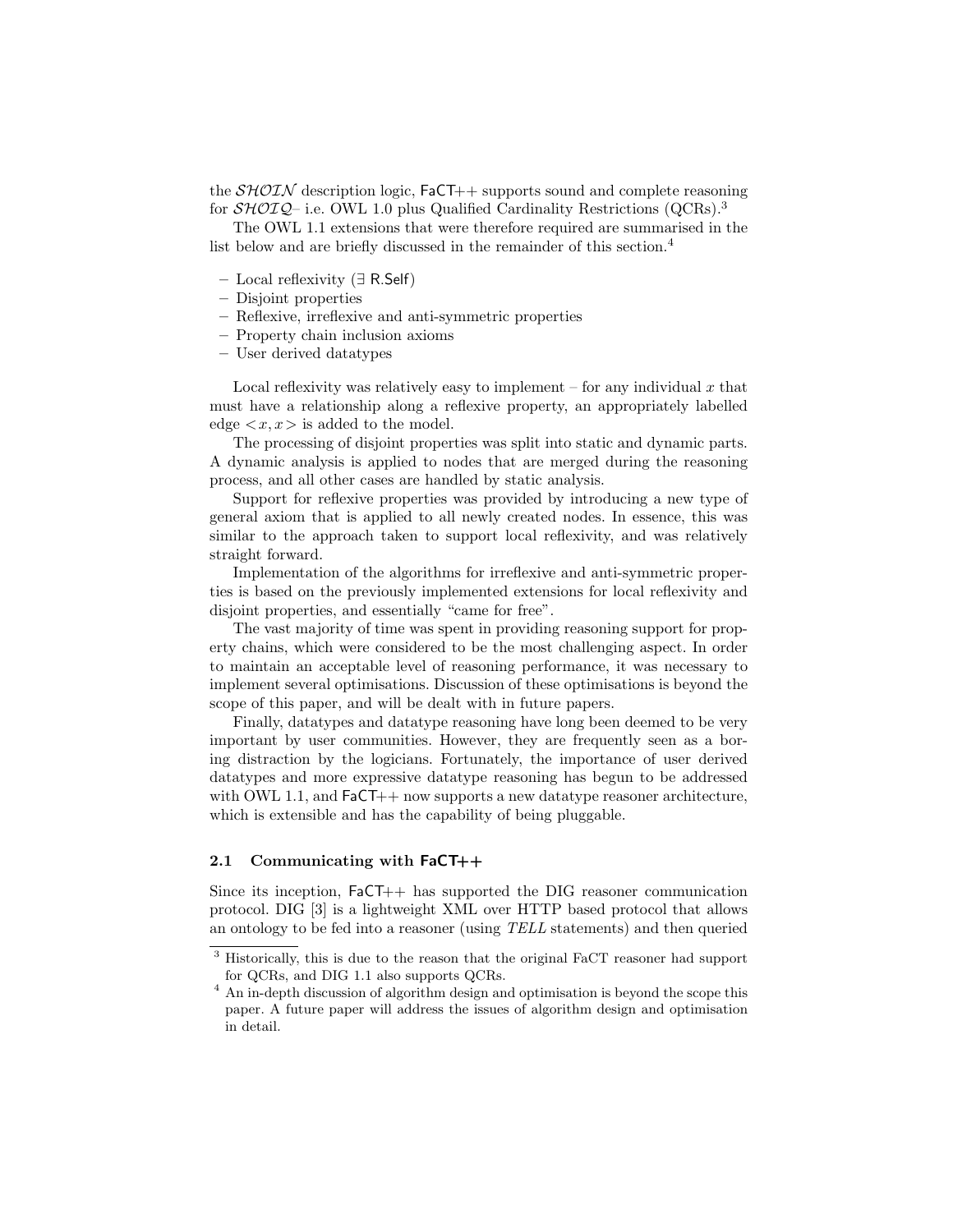(using ASK statements). Queries often take the form of simple questions about the structure of the ontology, such as queries about subsumption relationships between class descriptions. The main benefit of DIG is that any DIG compliant reasoner can be interchanged with another DIG compliant reasoner. Indeed, in previous versions of Protégé-OWL, the main channel of communication with DL reasoners was via the DIG protocol, thus encouraging this interchangeability. However, the current version of DIG (DIG 1.1) only supports a subset of OWL 1.1. In order to address this, a working group was set up to produce the next version of the DIG standard – DIG 2.0[2]. One of the goals of the working group is to ensure that DIG 2.0 can support the representation of OWL 1.1 ontologies.

At the time of writing, the DIG 2.0 specification has not been finalised and is still under active development. In order to make OWL 1.1 features available to the community as soon as possible, it was decided to produce a direct bridge to FaCT++, and provide DIG 2.0 support as soon the specification is completed. Since the vast majority of OWL ontology tools are written in Java, and FaCT++ is written in  $C++$ , the interface to  $FaCT++$  was implemented using the Java Native Interface (JNI). Inspiration for the design of the interface was taken from the DIG specification. A number of API functions were implemented that roughly correspond to the DIG concept/role language, DIG axiom (TELL) syntax and the DIG query (ASK) language, in turn these roughly correspond to the OWL 1.1 functional style syntax [8]. The benefit of this approach is that any Java ontology API, such as the Protégé-OWL API [7], WonderWeb API [1] or the Jena API[4], could potentially be extended with a communication layer in order to interact with FaCT++ while the DIG 2.0 standard is being realised.

#### 3 Implementation of an Ontology Editing Environment

As mentioned previously, one of the factors that undoubtedly placed OWL in the category of most widely used ontology languages was the availability of free editing and browsing tools such as Protege-OWL or SWOOP [5]. Support for the editing and presenting OWL 1.1 ontologies is therefore hugely important. To this end, it was decided that the popular ontology editor, Protégé-OWL would be used as the basis for an OWL 1.1 editor.

To provide editing and ontology manipulation support, it was necessary to create an OWL 1.1 API. The obvious route forward was to take an existing API and extend it to support OWL 1.1 syntax and objects. Although Protégé-OWL had its own OWL API, it had evolved over time and had become bloated, with the mixing of OWL with RDF(S) and presentational information with data model representation – hence, extension of the Protégé-OWL API was ruled out forthwith. The other main OWL APIs to choose from, were the WonderWeb OWL API and the Jena API. Since Jena is based on RDF triples, and an OWL 1.1 mapping to RDF graphs (if possible) has yet to be decided upon, the WonderWeb OWL API was the API of choice.

An attractive feature of the WonderWeb API is that it is not tied to any particular concrete representation of OWL. This meant that the modification of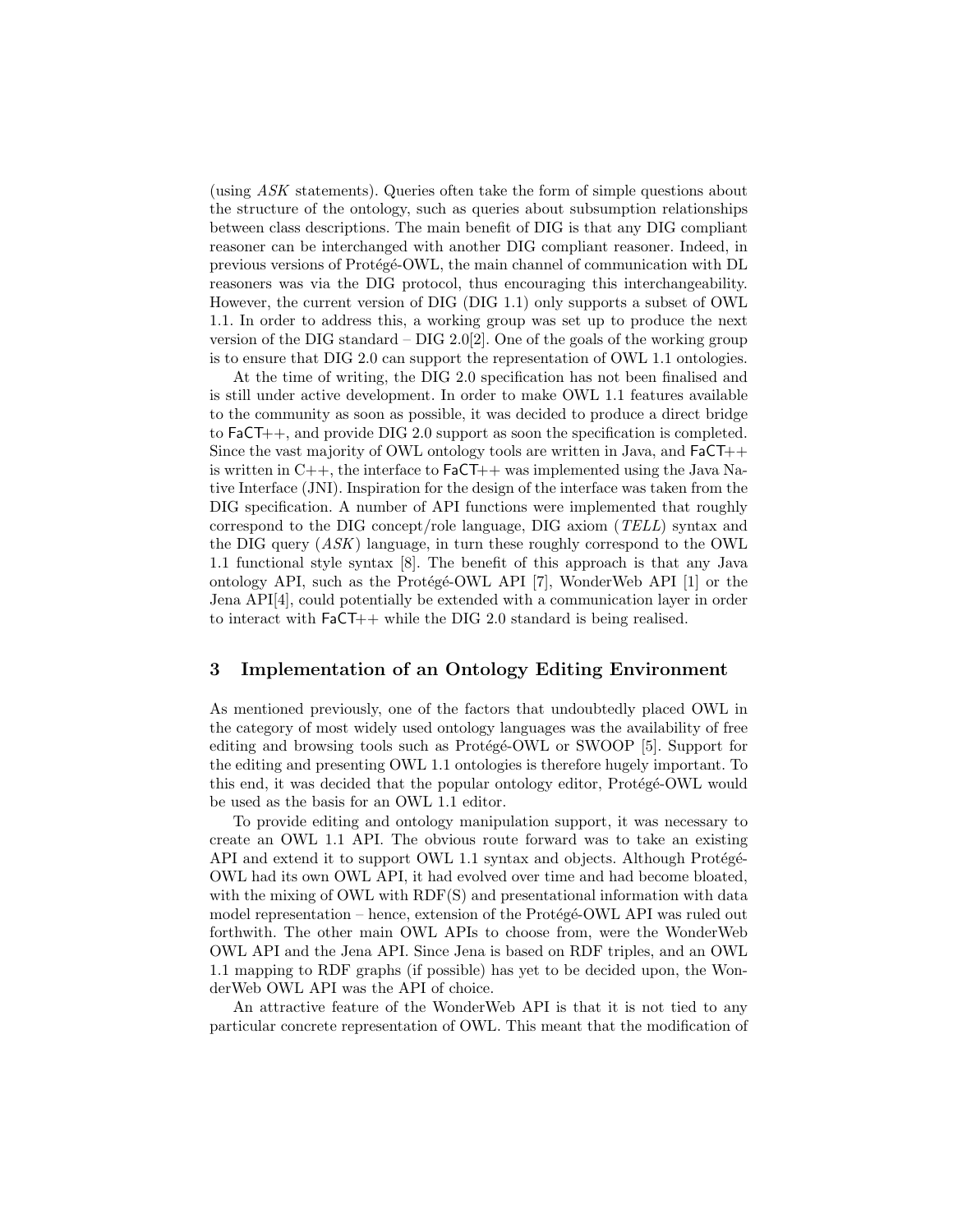the API to support OWL 1.1 constructs was a very straight forward process. Issues such as representing OWL 1.1 constructs using triples could be ignored.

One of the potential issues that developers face when building OWL 1.1 support into existing OWL APIs and tools is the issue of punning. With the existing Protégé-OWL APIs, and perhaps some  $RDF(S)$  based APIs, it would have been very difficult to cope with punning without a major restructuring of the underlying implementation. Happily, the WonderWeb API already had direct support for punning, which mean it was a non-issue.

The existing version of Protégé-OWL was built as a plugin to the core system. This meant that there was a layering on top of the original frames system. In addition to this frames layering, there was an intermediate RDF(S) representation. Any calls to the API to modify an OWL ontology were translated to calls to modify an RDF graph, which were translated to calls to modify frameslot-value-facet quads. When the requirement to support OWL 1.1 arose, it was decided that the optimal solution would be to reimplement Protégé-OWL using the WonderWeb OWL API. The benefits of this were twofold: (a) The efficiency and robustness of the system, in terms of loading, and manipulating ontologies improved dramatically; (b) dealing with a "native" OWL API proved to be much cleaner, divorcing the issues of concrete representation from programmatic manipulation of an ontology. In particular, because the existing version of Protégé-OWL was tied to a triple representation, it would have been difficult to support the annotation of axioms and other arbitrary comments that are allowed in OWL 1.1. In terms of the Protégé-OWL GUI, the look and feel of many components was kept, and only minor extensions were required to support OWL 1.1 editing. Generally speaking, the widgets for displaying and editing properties needed extending to cope with disjoint properties, the additional property characteristics and property chain inclusion axioms.

#### 4 Conclusions

- An integrated set of OWL 1.1 tools has been developed, in the form of  $FaCT++$  and Protégé-OWL, in order to encourage the uptake of OWL 1.1. The tools will enable users to access the critical features OWL 1.1 that are necessary for many OWL based applications and were previously missing from OWL 1.0.
- When implementing OWL 1.1 reasoning algorithms, once algorithms for disjoint properties, and reflexive properties had been implemented, support for irreflexive properties and anti-symmetric properties essentially "came for free".
- The most challenging aspect of implementing an OWL 1.1 reasoner, was the implementation of property chain inclusion axioms. Several optimisations were necessary to ensure acceptable reasoner performance.
- $-$  The Protégé-OWL ontology editor was re-implemented to sit on top of the WonderWeb OWL API which was extended to support OWL 1.1. This ensured that the representation of OWL 1.1 ontologies was not dependent on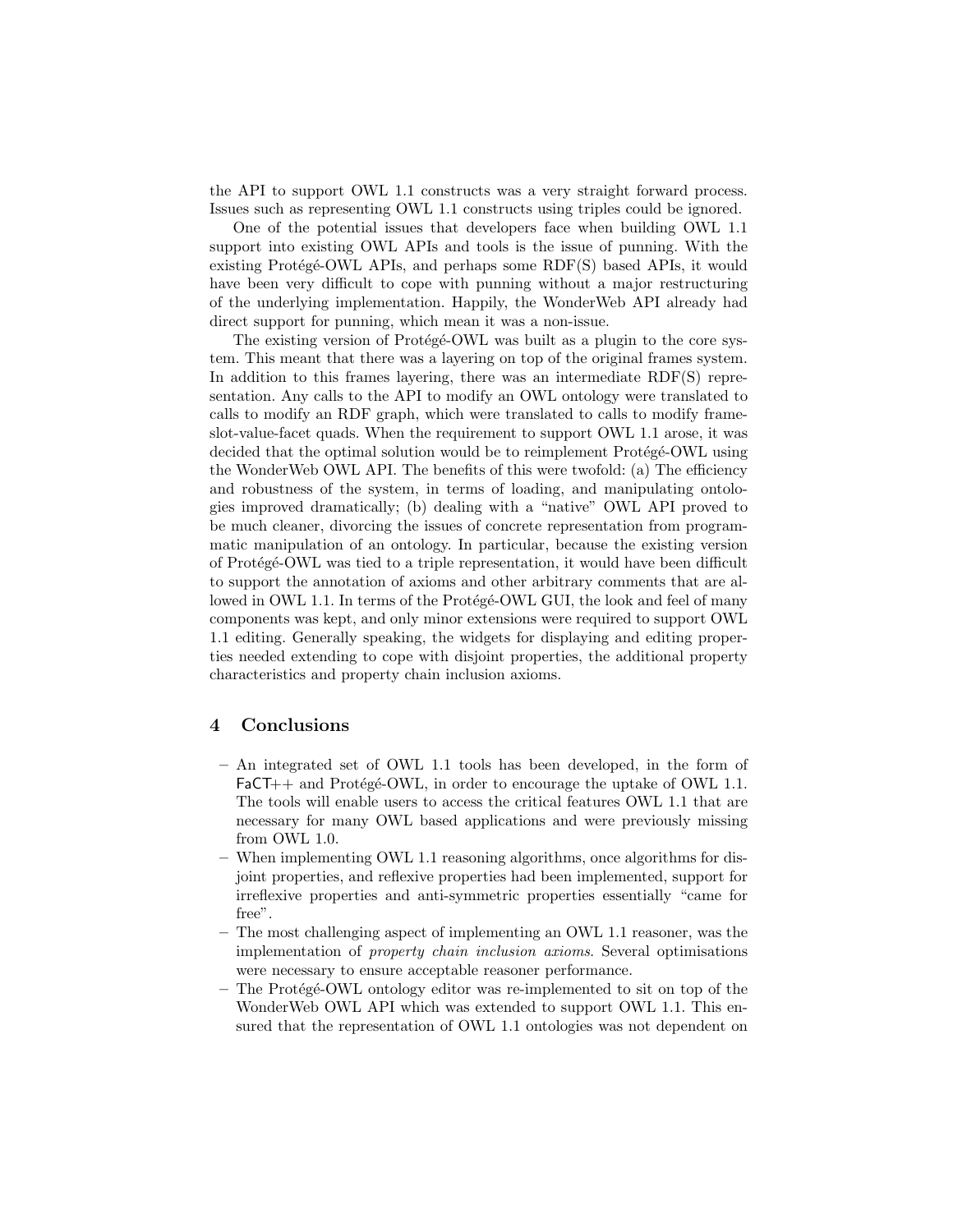a particular representation such as RDF triples. Moreover, it made support for punning and arbitrary comments/annotations possible – something that would have been difficult to accomplish using the existing Protégé-OWL triples based representation.

– The OWL 1.1 specification was designed to be a small step in the right direction. In terms of extending existing OWL 1.0 reasoners and editing tools to cope with OWL 1.1, it has been found that the effort required to implement such extensions was perfectly acceptable, and minimal in comparison to the task of developing such tools from scratch.

# 5 Future Work

An outstanding, and *major* issue, is that there is currently no support in the modified OWL API or Protégé-OWL for a text based serialisation of OWL 1.1 ontologies. This is due to the fact that a triple representation, or an XML based representation in the flavour of the OWL XML Presentation Syntax, hasn't been finalised. In the mean time, ontologies can be saved in a binary format, using the Java object serialisation mechanism.

The authors are committed to implementing "native" DIG 2.0 support in  $FaCT++$  and Protégé-OWL. This work will be completed as soon as possible after the DIG 2.0 standard has been finalised.

## Acknowledgements

This work was supported in part by the CO-ODE project funded by the UK Joint Information Services Committee. Dmitry Tsarkov is funded by the Sealife project (IST-2006-027269). Special thanks to all at Stanford Medical Informatics for their continued collaboration – in particular Tania Tudorache. Special thanks also to Sean Bechhofer from the Information Management Group at the University of Manchester for help and advice on the WonderWeb OWLAPI.

## References

- 1. S. Bechhofer, R. Volz, and P. Lord. Cooking the Semantic Web with the OWL API. In Proc. of the International Semantic Web Conference (ISWC-03), 2003.
- 2. Sean Bechhofer, Thorsten Liebig, Marko Luther, Olaf Noppens, Peter Patel-Schneider, Boontawee Suntisrivaraporn, Anni-Yasmin Turhan, and Timo Weithoner. DIG 2.0 — towards a flexible interface for description logic reasoners. 2006.
- 3. Sean Bechhofer, Ralf Moller, and Peter Crowther. The DIG description logic interface. In Proc. of the International Workshop on Description Logics (DL2003), 2003.
- 4. Jeremy J Carroll, Ian Dickinson, Chris Dollin, Dave Reynolds, Andy Seaborne, and Kevin Wilkinson. Jena: Implementing the semantic web recommendations. Technical report, HP Labs, 2003.